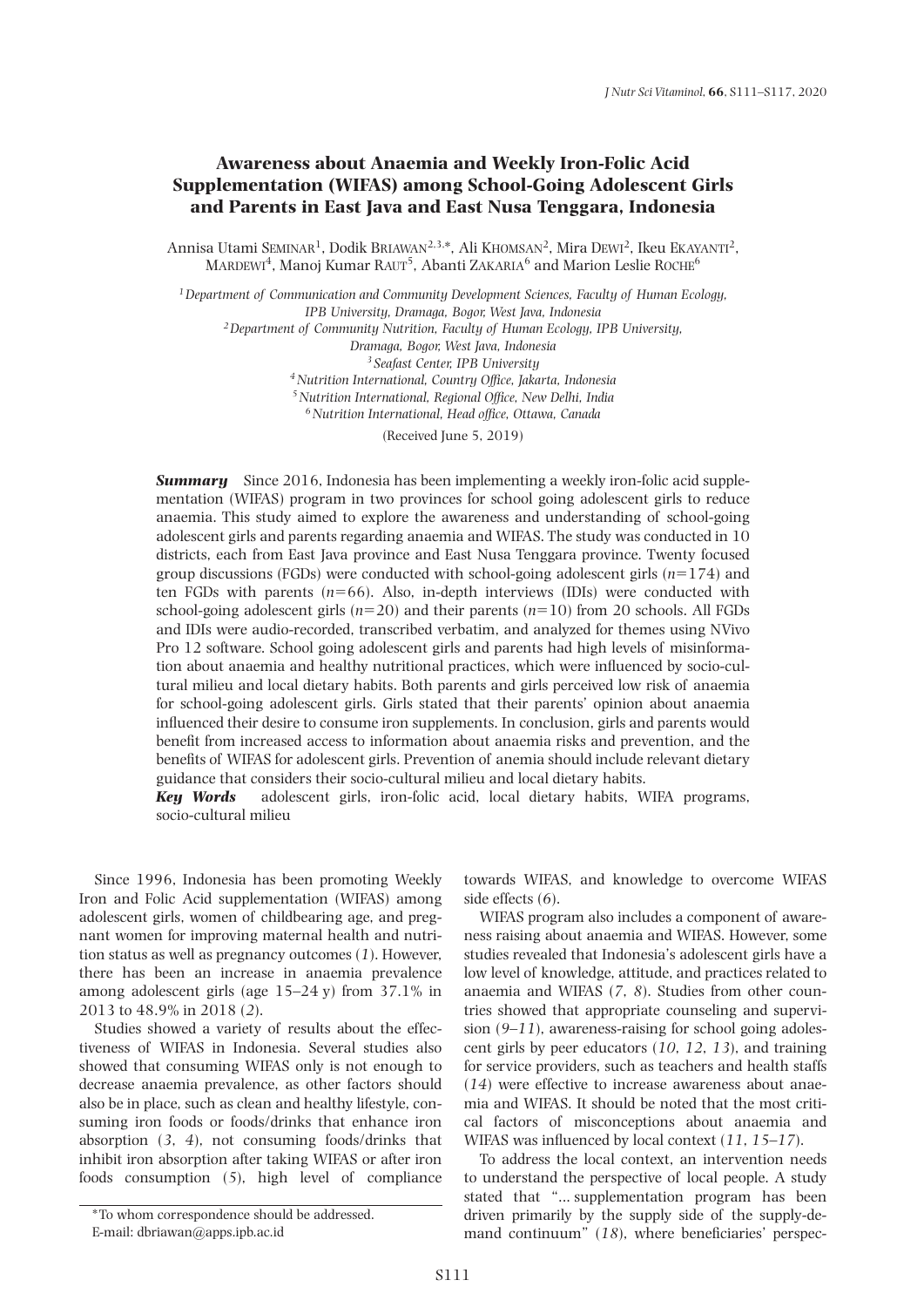tive or local people is often neglected. It is essential to consider local knowledge or experience related to anaemia since "... local communities have the maximum knowledge of their culture and traditions based on their experiences" (*19*). This statement explained that the message or method in communicating anaemia and WIFAS have to be relatable to the local perspective and practical for local people.

There have been limited reports that explore local perspectives in delivering information about anaemia and WIFAS, especially in Indonesia. There are also no documented reports about the involvement of parents as significant beneficiaries of the program. Support from knowledgeable parents about anaemia and WIFAS might lead to behavior change of girls in consuming WIFAS. Lesson learned from studies of the WIFAS program to pregnant women showed that family members play a crucial role in supporting women to consume WIFAS (*20*). Therefore, this article aimed to explore local perspectives related to anaemia and WIFAS program and socio-culture milieu among school-going adolescent girls and parents (as the legal guardian).

# **MATERIALS AND METHODS**

*Study area.* The study locations were Nutrition International's (NI) supported provinces for WIFAS Supplementation Program intervention. The supported area selected for this study were East Java and East Nusa Tenggara, where ten districts were selected from each province. The selected districts were Pacitan, Ponorogo, Lumajang, Jember, Banyuwangi, Bondowoso, Situbondo, Ngawi, Bangkalan, and Sampang for East Java and Malaka, Alor, Ende, Ngada, Manggarai Barat, Centre Sumba, South West Sumba, Nagekeo, Sabu Raijua and Kupang City for East Nusa Tenggara.

*Evaluation design.* This study was part of a baseline survey for an improved WIFAS program for 15–19 y of age school going adolescent girls in East Java and East Nusa Tenggara, Indonesia. The baseline was conducted using mixed methods. This article covers the qualitative data in order to present a detailed explanation of the understandings of the WIFAS program among school-going adolescent girls and parents.

In each province, all ten districts were grouped into five clusters. For East Java, the clusters were: (1) Pacitan and Ponorogo; (2) Lumajang and Ngawi; (3) Bangkalan and Sampang; (4) Bondowoso and Situbondo; and (5) Jember and Banyuwangi, while for East Nusa Tenggara were: (1) Kupang and Alor; (2) Malaka and Sabu Raijua; (3) Ngada and Manggarai Barat; (4) Centre Sumba and South West Sumba; and (5) Ende and Nagekeo. The clusters were grouped based on location, where the two districts are close to each other, to make the data collection process efficient.

The WIFAS program is a school-based intervention, thus visiting schools was considered sufficient to meet informants. The schools were chosen through systemic random sampling. The sample was taken from the most recent data of schools from the Ministry of Education and Ministry of Religious Affairs, Republic of Indone-

| Table 1. |  | Number of informants. |
|----------|--|-----------------------|
|          |  |                       |

| Informants  | East Java     | East Nusa<br>Tenggara | Total     |
|-------------|---------------|-----------------------|-----------|
| FGDs        |               |                       |           |
| Girls       | $n = 89$      | $n = 85$              | $n = 174$ |
| Grade X     | 59            | 40                    | 99        |
| Grade XI    | 10            | 25                    | 35        |
| Grade XII   | 20            | 20                    | 40        |
| Parents     | $n = 32$      | $n = 34$              | $n = 66$  |
| Mother      | 26            | 19                    | 45        |
| Father      | 6             | 15                    | 21        |
| <b>IDIs</b> |               |                       |           |
| Girls       | $n = 10$      | $n=10$                | $n = 20$  |
| Grade X     | 5             | 4                     | 9         |
| Grade XI    | 3             | 3                     | 6         |
| Grade XII   | $\mathcal{L}$ | 3                     | 5         |
| Parents     | $n=5$         | $n=5$                 | $n = 10$  |
| Mother      | 5             | 4                     | 9         |
| Father      |               | 1                     | 1         |

sia. Three schools per district were chosen as the sampling frame for the whole study. For the qualitative data collection, two schools from each cluster that have implemented the WIFAS program were chosen to get a whole story related to the program. Hence, the total number of schools included in this study was two schools  $\times$  5 clusters  $\times$  2 provinces = 20 schools.

The interview protocol contained open-ended questions about information regarding (1) girls and parents understanding and experience about anaemia; (2) girls and parents understanding and experience about WIFAS; (3) socio-cultural milieu that influences their decision making related to anaemia and WIFAS. Two types of interview protocols were provided: for girls and parents who have received WIFAS from school and for those who have not received. In East Java, almost all of the selected schools had received WIFAS, while in East Nusa Tenggara, only limited schools have received WIFAS. For example, in a district, there was only one school that has received WIFAS. To overcome this problem, we selected two schools from each cluster in East Nusa Tenggara but did not cover information regarding WIFAS.

*Informants.* For FGDs, ten girls from grade X, XI, and XII and five parents (mother or father) were recruited. Subsequently, one participant from FGDs was selected for IDIs. However, during the data collection period, some parents did not come even after prior invitation. As for girls, students of grade XI and XII were in exam period, so in some schools, only grade X could participate in the interviews. At the vocational schools, we also found that students of grade XI were not attending schools because of the internship period that lasted for three months. As shown in Table 1, there were twenty FGDs with girls  $(n=174)$ , ten FGDs with parents  $(n=66)$ , ten IDIs with girls  $(n=20)$ , and ten IDIs with parents  $(n=10)$ . In total, 240 respondents were inter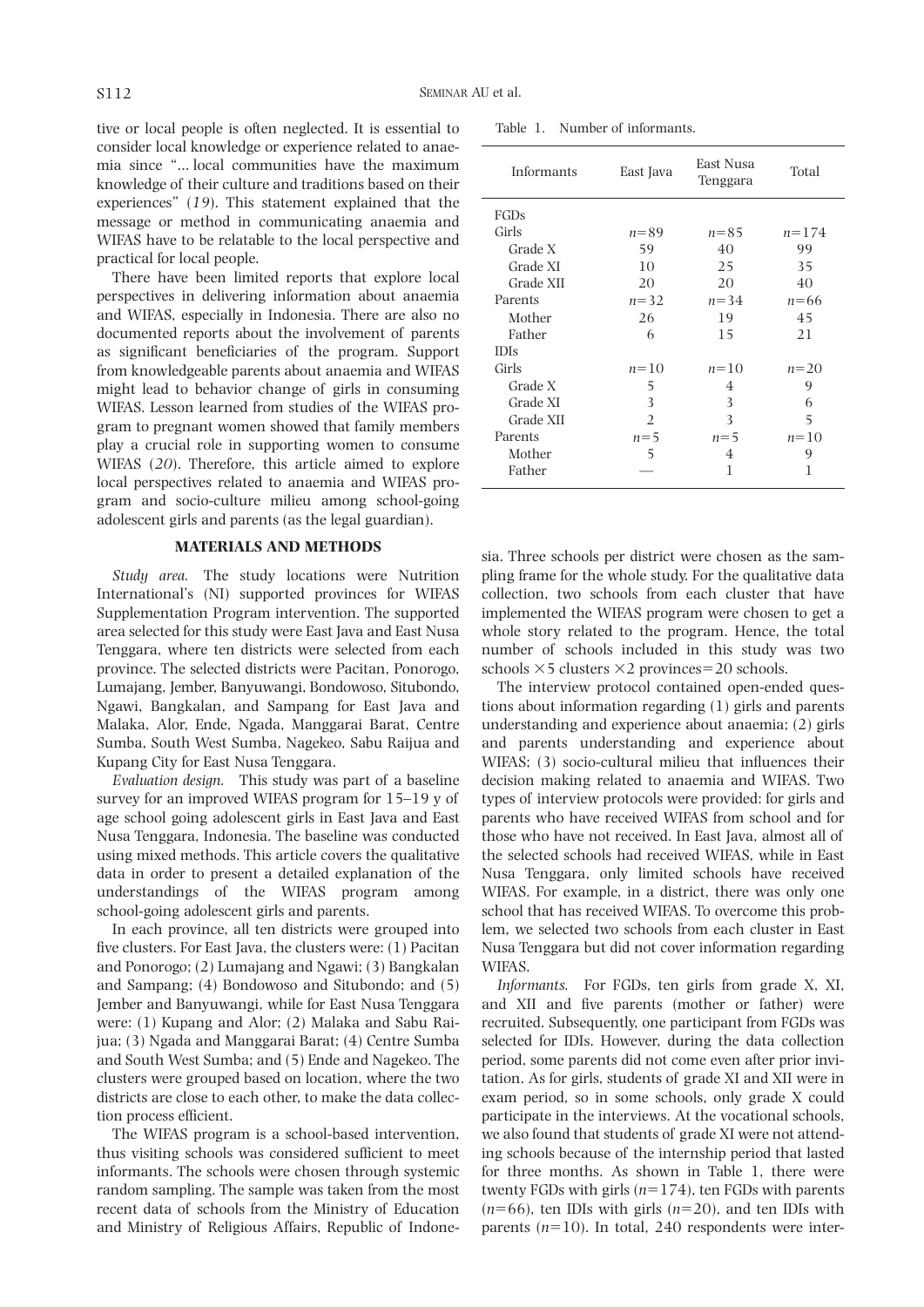viewed.

The FGDs and IDIs lasted for 1 to 2 h each, where all of FGDs and IDIs were audio-recorded using a smartphone voice recorder, transcribed in Bahasa, and analyzed using Nvivo Pro 12. Two strategies were used in the coding process. The first strategy was based on research questions, and the second one was based on the coding process, which includes descriptive, in vivo, process, evaluation, emotion, and values coding to support analysis (*21*). After the coding process was completed, mind maps were organized as a guide to explain the results of this study.

Ethical clearance for this study was obtained from FKUI-RSCM Research Ethical Committee No. 0057/ UN2.F1/ETIK/2018. Written informed consent was also obtained from all participants involved in this study.

### **RESULTS**

# *Girls and parents understanding about anaemia*

Questions about causes, symptoms, consequences, preventions of anaemia, and foods/drinks that enhance and inhibit iron absorption were asked to grasp the girls' and parents' understanding of anaemia. The girls and parents believed that the causes of anaemia were: 'iron deficiency', 'lack of red blood cells', 'menstruation', 'low blood pressure', 'eating irregularly', 'lack of nutritious food', 'stress', 'hereditary disease', and 'lack of sleep/fatigue'. The girls and parents knew that the symptoms of anaemia were 'dizziness, fatigue, lightheadedness, malaise, pale, or weakness'. The parents said that 'lack of blood', 'hard to concentrate while studying', 'death', and 'dizziness, fatigue, light-headedness, malaise, pale or weakness' were the consequences of anaemia. The girls shared the same answers as parents; however they also thought that 'causing the emergence of other diseases' and 'metabolism problem' was the consequence of anaemia. To prevent anaemia, the parents thought that the best methods were: 'eat nutritious food', 'do not overwork', and 'take vitamins'. The girls gave the same answers; however, they also thought that 'drink much water', 'have breakfast regularly', and 'take WIFAS' were the preventions of anaemia.

The parents believed that green vegetables, fruits, meat, chicken liver, nuts, eggs, and sugar were foods/ drinks that enhance iron absorption. The girls shared the same knowledge; however they also thought that rice, fish, milk, vitamin C, and corn were foods that enhance iron absorption. As for foods/drinks that inhibit iron absorption, the parents answered tea, meat, and fatty food, while the girls answered carbonated drinks, coffee, milk, fruits, vegetables, instant noodles, alcohol, and tea. However, these findings were meaningful when presented based on location. Figure 1 shows the knowledge of foods/drink inhibit iron absorption, and Fig. 2 shows the knowledge of foods/drink that prevent iron absorption.

There were similar responses from the school going adolescent girls from East Java and East Nusa Tenggara regarding foods/drinks that enhance iron absorption. However, corn was mentioned only in East Nusa Teng-



Fig. 1. Knowledge about foods/drinks that enhance iron absorption based on location.



Fig. 2. Knowledge about foods/drinks that inhibit iron absorption based on location.

gara, while chicken liver and milk were in East Java. For knowledge about foods/drinks inhibiting iron absorption, it was shown that instant noodles and carbonated drinks were mentioned only in East Java, while alcohol was mentioned only in East Nusa Tenggara.

These findings clearly showed that the knowledge of foods/drinks enhancing or inhibiting iron absorption was not only determined from formal school or information from legitimate sources such as health professionals but also determined by socio-cultural milieu. Corn and alcohol were mentioned in East Nusa Tenggara because corn is their staple food, while alcohol is a drink that is provided in every traditional ceremony. 'Chicken liver', 'milk', 'instant noodles', and 'carbonated drinks' were mentioned only in East Java because these foods/drinks were more accessible by the girls in East Java compared to those from East Nusa Tenggara. *Girls and parents experiences related to anaemia*

Regarding their experiences about anaemia, some participants had been diagnosed as anemic, and some had received treatment and medication from a doctor. When a question "have you noticed that your friend (anemic girls) is pale and might have some sickness?" was asked, they answered that they never thought she was sick. Parents who have an anemic daughter also never thought their daughter was anaemic. They only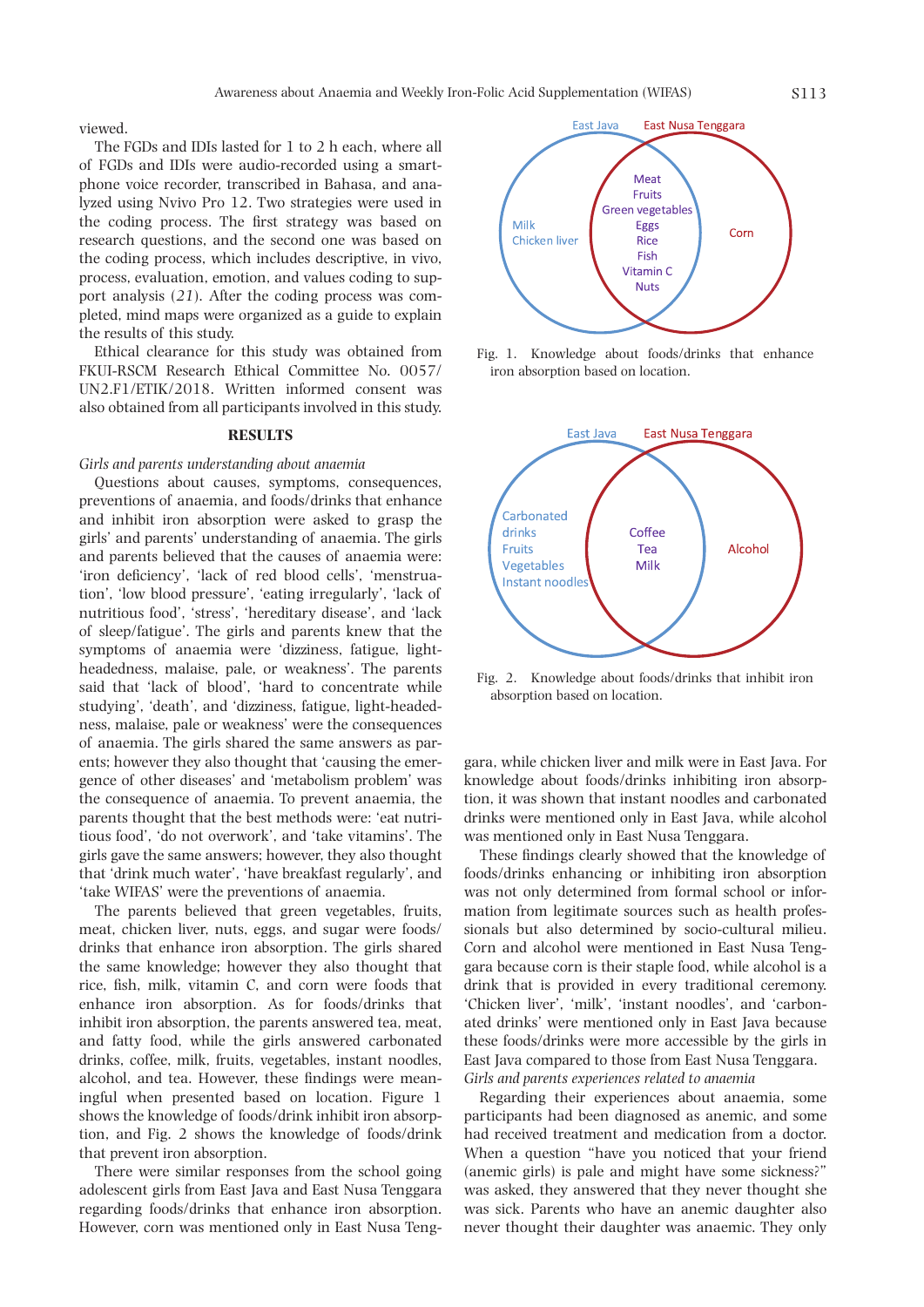

Fig. 3. Decisions when experiencing symptoms of anaemia.

knew after their daughters told them about their condition and consulted with the doctor. This shows that girls and parents had difficulties in observing anaemia symptoms, so they did not consider anaemia symptoms could lead to a severe illness.

In response to a question regarding their decision when they have anaemia symptoms, such as easy fatigue and loss of energy, dizziness, pale skin, difficulty concentrating, or fainting, the girls stated they would 'visit public health center', 'visit school health unit', 'rest', 'take vitamin', 'eat vegetables', 'take WIFAS or sangobion (a commercial supplement for anaemia)', 'apply cajuput oil', 'drink warm tea', and 'drink traditional herbal' whereas parents responded with the same answers. The answer 'take WIFAS or sangobion', however, only occurred from students, both from East Java and East Nusa Tenggara, who already received WIFAS at school. Figure 3 presents meaningful findings where only informants from East Java that answered 'visit PUSKESMAS' and 'take vitamin' and only from East Nusa Tenggara that answered 'apply cajuput oil', 'drink warm tea', and 'drink traditional herbal'. These findings showed the urban-rural reality where people in East Java already used to go to public health centers or drug stores, yet people in East Nusa Tenggara would instead use something they have at home, such as cajuput oil, tea, and herbal. In East Nusa Tenggara, public health centers and drug stores were limited in number, and far from residential areas, thus it is understandable if they did not choose to go to public health centers or drug stores.

Girls and parents from East Nusa Tenggara, especially schools that have not received WIFAS, have inadequate knowledge and experience about anaemia. When we asked the girls and parents whether they suffered from symptoms of anaemia, they stated that those symptoms were not because of anaemia but because of superstitious reasons. Teachers from East Nusa Tenggara stated that "we have many students that look pale, easily had a headache, and suddenly fainted ... but it is not because of anaemia. It is because she is possessed by holy spirits". This understanding showed that the teacher associated anaemia symptoms with superstitious phenomena. Instead of seeing anaemia or its symptoms as an illness/lead to severe illness, some people from East Nusa Tenggara tried to address it through superstitions



Fig. 4. Differences of understanding between students and parents who have received WIFA and haven't receive WIFA.



Fig. 5. Differences of experiences between students and parents who have received WIFA and haven't receive WIFA.

rather than taking resort to any medication from health staff.

There are no significant differences in understanding and experiences between students and parents who have received IFA and have not received WIFA, as shown in Figs. 4 and 5. This finding showed that receiving WIFA or implementation of the WIFA program in school does not guarantee a higher level of understanding about anemia.

# *Girls and parents understanding about WIFAS*

Understanding about WIFAS was divided into four sub-themes: dosage, regimen, benefits, and side effects. The girls gave varied answers about the dosage of WIFAS, where they answered: 'thrice a day', 'once a day', and 'once a month'. However, some girls who already received WIFAS from school answered that they do not know the dosage since they only drank IFA when the teacher gave them. The parents also shared the same answer, while some said they did not know the dosage. The girls answered 'take WIFAS before food', 'take WIFAS after food', and 'take IFA before sleep' as the regimen of WIFAS. The parents shared the same answers, but they added 'do not take WIFAS on menstruation period'. The parents believed that the benefit of WIFAS was: 'adds blood', 'no blood loss while giving birth', and 'become fit'. The girls shared the same answers as parents, but they added 'boost stamina', 'adds iron', 'better digestive system', 'overcoming premenstrual syndrome', and 'adds red blood cell' as the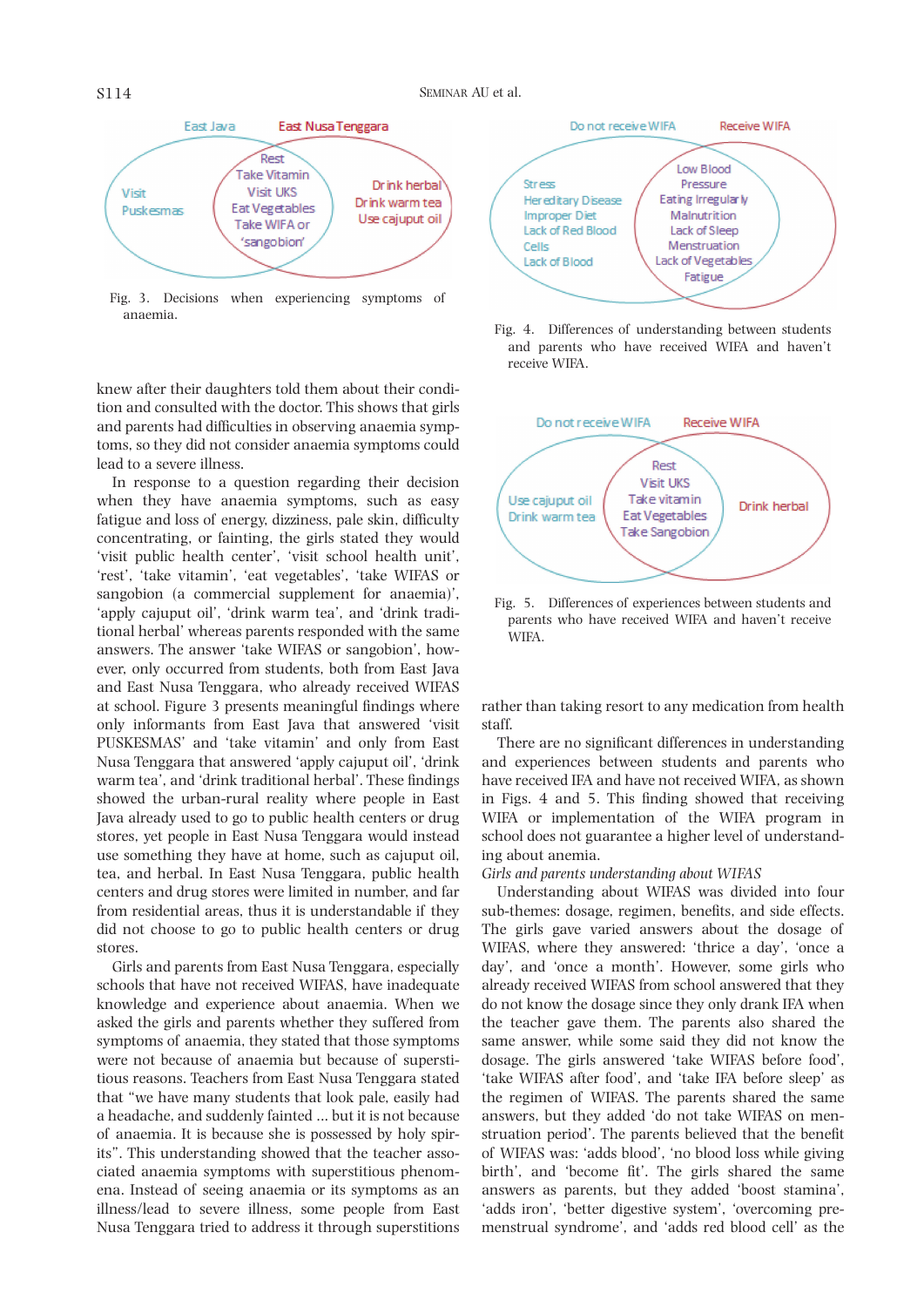benefit of consuming WIFAS. As of the side effects of WIFAS, the parents answered 'high blood pressure', 'dependency to take medicine', and 'malaise/nauseous'. The girls only knew 'malaise/nauseous' as the side effects of WIFAS, however, some of them also did not know the side effects of WIFAS.

# *Girls and parents experience about WIFAS*

To understand girls' and parents' experiences of WIFAS, only girls and parents who have received WIFAS from school who could share stories. Most of their stories consist of WIFAS side effects, ways of overcoming side effects, and reason for adherence/non-adherence.

*WIFAS side effects and ways of overcoming it*. The girls and parents shared that after consuming IFA, 'felt nauseous', 'sleepy', 'had black feces', and 'the after taste is weird'. The girls stated that because of the side effects, they decided not to drink IFA. Several girls also stated that they did not take IFA during the exam period because they felt sleepy. As ways of overcoming it, girls stated they 'eat snacks', 'eat fruits', or 'to take WIFAS before sleep', while parents only answered 'eat fruits'. It has to be noted that no informants answered to take WIFAS before eat.

*Reasons for adherence and non-adherence*. The girls stated that the reasons of adherence were: (1) 'know the consequences of anaemia', where the most mentioned consequences was 'lack of focus during lesson'; (2) 'know the benefits of WIFAS', where the benefits mentioned were 'WIFAS could overcome premenstrual syndrome' and 'WIFAS could boost stamina'; (3) 'influenced by their friends who also consumed IFA'; (4) 'influenced and monitored by teacher at time of consuming IFA'; (5) 'influenced by parents'; and (6) 'become the student representative that helps the distribution of WIFAS at school' since she feel obligated to become the example for her friends in consuming WIFAS. Parents were also asked for the reasons for adherence of their daughter, some of them answered: 'because we said so (to consume WIFAS)' and 'could overcome premenstrual syndrome'.

As for reasons of non-adherence, some of the parents stated: 'because we said so (to not consume WIFAS)'; 'its side effects' which are 'probability of high blood pressure' and 'the dependency of WIFAS', and 'daughter does not want to drink medicine'. The reasons for non-adherence stated by the girls were: (1) 'they haven't eaten', which shows their understanding of WIFAS possible side effects and how to overcome it. However, this answer could only be found from schools that asked the students to take WIFAS together in class at a designated time; (2) 'forgot'; (3) 'feel healthy', as some girls from East Java stated: "I feel healthy. I found it unnecessary to take medicine."; (4) 'on menstruation period'; (5) 'its side effects', some of the side effects that were stated: 'feels nauseous' and 'feels sleepy' which made them did not want to consume WIFAS during exam week, 'probability of having high blood pressure', and 'do not want to be dependent to WIFAS'; (6) 'influenced by parents' where we also found that some of the source information of side effects misinformations, 'probability

of having high blood pressure' and 'the dependency to WIFAS', were from the parents; (7) 'influenced by friends that do not consume IFA'; (8) 'tablet is too big'; and (9) 'do not want to drink any medicine/supplement'. School going adolescent girls from East Nusa Tenggara stated that: "I am not accustomed to drinking medicine. I always feel nauseous after drinking medicine. I'd rather change the way I eat to improve my health than drinking medicine".

*Socio-cultural milieu, local dietary habits, and living conditions*

It was stated before that the knowledge of girls and parents regarding foods/drinks that enhance and inhibit iron absorption was influenced by socio-cultural milieu and accessibility to foods. However, this knowledge did not support their local dietary habits.

For example, in East Nusa Tenggara, the typical diet for breakfast, lunch, and dinner according to girls were: rice, rice corn (mashed rice and corn), and green vegetables, especially for those who lived in a dormitory or far from their parents. Sometimes for lunch, they only ate snacks at school. Even though girls and parents knew that meat enhances iron absorption, people in East Nusa Tenggara, especially in the rural area, rarely consume meat. Meat was really expensive and only served during traditional ceremony. Traditional ceremony could happen once in a month, however, it is more an adult place than for adolescent girls. Girls still have other activities after school. Girls who did not live with their parents usually had a part-time job after school until evening time, so they usually felt tired at school.

It is also common for students, both from East Java and East Nusa Tenggara, to not had breakfast before schools. Their dietary habits were dominated by carbohydrate-rich foods with a small portion of protein, even though protein food sources were plenty and accessible in East Java. For example, in Madrassah (a religious-based school), students lived in the dormitory with no healthy food provided by the Madrasah. Students had to buy food at food stalls that mostly sold carbohydrated-rich foods. Meat or proteins were provided, but it was considered expensive for Madrasah students.

### **DISCUSSION**

Much has been documented in the literature regarding the low knowledge of anaemia and WIFAS and also its compliance among school-going adolescent girls. This study found that there were still misconceptions about anaemia regarding its causes, consequences, and preventions that needs to be addressed. However, the misconceptions were related to socio-cultural context. Studies in Costa Rica, Bangladesh, Zimbabwe, and Burkina Faso showed that women have misconceptions about anaemia and WIFAS based on their local believes (*13*, *15*, *16*, *22*).

It is also found that socio-cultural milieu and local dietary habits influence girls' and parents' decisions related to anaemia and WIFAS. This finding suggests that information dissemination related to anaemia and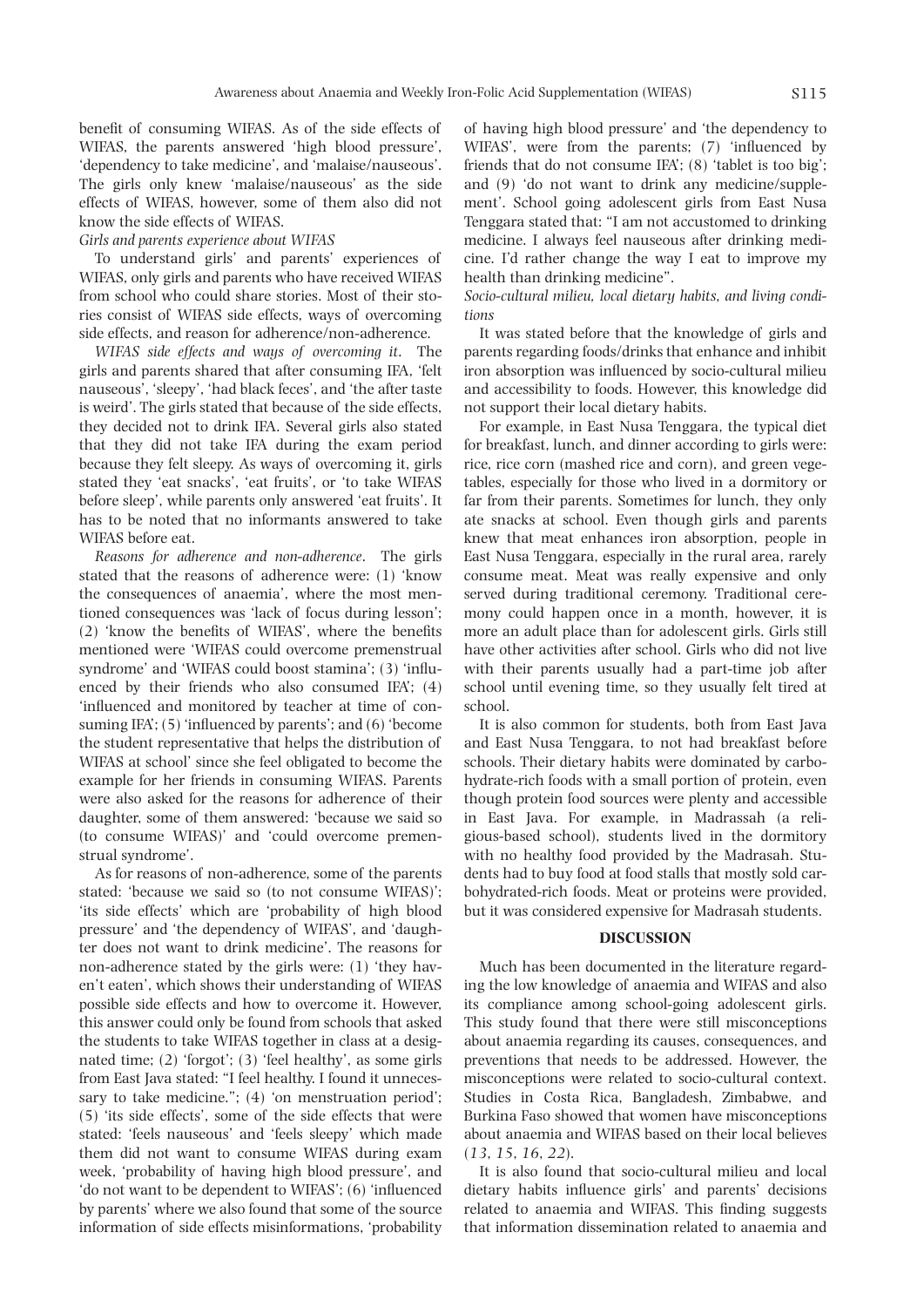WIFAS have to consider the socio-cultural milieu and local dietary habits. For example, identifying local foods/drinks that enhance/inhibit iron absorption is needed to improve the girls' dietary practices. However, the dietary practices of girls are still dependent on their parents. Parents who are knowledgeable about diet to prevent or overcome anaemia are also needed to support their daughters. This shows the dire need for practical information related to anaemia and WIFAS in addition to theoretical knowledge. Practical information means information attuned to its socio-cultural milieu and local dietary habits. Other studies also showed that sometimes local dietary habits contradict with the prevention or mitigation of anaemia (*22*).

There were also some misconceptions about WIFAS that could lead to non-adherence. The right messages about dosage and regimen were needed to prevent side effects of WIFAS. The benefits and side effects of WIFAS were also needed as they influence adherence. The reasons for adherence and non-adherence showed how messages about the consequences of anaemia, benefits of WIFAS, and influence from family members and peer groups were essential factors in delivering knowledge and address misconceptions about anaemia and WIFAS.

Parents, however, were not always the family members that could influence girls' decisions regarding anaemia and WIFA. Several students from Madrasah and in East Nusa Tenggara live far away from their parents, so sometimes their legal guardians are the teachers or their relatives. Students from Madrasah come from other cities while students in East Nusa Tenggara have to live downtown (where the school is more accessible) with their relatives or in the dormitory to go to school. This shows that socialization has to cover not only parents but other family members or relatives that could help in influencing girls in taking WIFAS.

Participation from the girls in delivering WIFAS at school positively influences adherence, as they feel obliged to promote and deliver WIFAS to her friends. This finding suggested that designing an effective delivery system with girls at the center of the delivery process at schools is necessary to increase the adherence of WIFAS consumption. Studies in India revealed that through a student-based approach in delivering WIFAS and information about anaemia, the prevalence of anaemia was reduced because of the high coverage and compliance rate (*9*). However, this study did not explain how this approach could increase the level of knowledge about anemia and WIFAS.

Some schools already implemented "WIFAS Consumption Day", a policy where the girls have to take WIFAS together at school at a designated time. For example, the designated time is every Monday after the weekly ceremony in the morning or on any day before the first lesson starts. However, this can be problematic if the girls have not eaten breakfast as WIFAS should not be taken on an empty stomach. So, some of them would not take WIFAS. Teachers then advised them to take WIFAS at home after they eat, but sometimes the girls forgot to take WIFAS. This approach is also implemented in Uttar Pradesh, India where they called it "UMANG Day" (*9*).

These findings helped to determine: (1) messages that need to be designed in order to increase the awareness of anaemia and WIFAS; (2) social-cultural milieu and local dietary habits are crucial factors in designing relatable messages and practical information to targeted audience about anaemia and WIFAS; (3) family members/relatives and peer groups are needed for knowledge transfer and sharing experience about anaemia and WIFAS as a part of WIFAS intervention; and (4) approaches that are more effective and easy to monitor in order to ensure that girls consume WIFAS at school. In order to increase awareness of anaemia and WIFAS, these factors could help to design a beneficiaries-based and local-based WIFAS program.

It can be concluded that in order to implement the WIFAS program, initial social mapping is needed, especially related to the socio-culture milieu, dietary habits, living conditions, and family members that have influence over the school going adolescent girls. The social mapping will help to design socialization about anemia and WIFAS that attuned with the targeted audience.

### *Disclosure of state of COI*

No conflicts of interest to be declared.

### *Acknowledgments*

This work was carried out with the aid of a grant from Nutrition International, Ottawa, Canada through the financial assistance of the Government of Australia through the Department of Foreign Affairs and Trade (DFAT) and other generous donors. The project was implemented by SEAFAST Center, IPB University, with the technical support from Department of Community Nutrition and Department of Communication and Community Development Sciences, IPB University, Bogor, Indonesia; Department of Nutrition, Airlangga University, Surabaya, Indonesia; and Department of Nutrition, Universitas Cendana, Kupang, Indonesia.

# **REFERENCES**

- *1*) Ministry of Health Republic of Indonesia. 2016. The Guidebook of Anaemia Prevention and Mitigation for Adolescent Girls and Women of Childbearing Age. Jakarta: Ministry of Health Republic of Indonesia, 44 p.
- *2*) Ministry of Health Republic of Indonesia. 2018. Hasil Utama Riskesdas 2018 (Main Results of Basic Health Research 2018) [Internet]. Jakarta; Available from: http:// www.depkes.go.id/resources/download/info-terkini/ materi\_rakorpop\_2018/Hasil Riskesdas 2018.pdf
- *3*) Briawan D, Adriyani A, Pusporini P. 2009. Determinant of the success of iron supplementation on adolescent girl (junior high school students and vocational school) in Bekasi. *Indones J Clin Nutr* **6**(2): 78–83.
- *4*) Fitrianti L, Miko TY. 2019. Factors associated with anemia among adolescence girls at SMAN 1 Telukjambe Kabupaten Karawang in 2015. *In*: The 3rd International Meeting of Public Health and The 1st Young Scholar Symposium on Public Health. KnE Life Sciences, p 454–460.
- *5*) Handayani I, Suantara I, Sugiani P. 2013. Iron Tablet